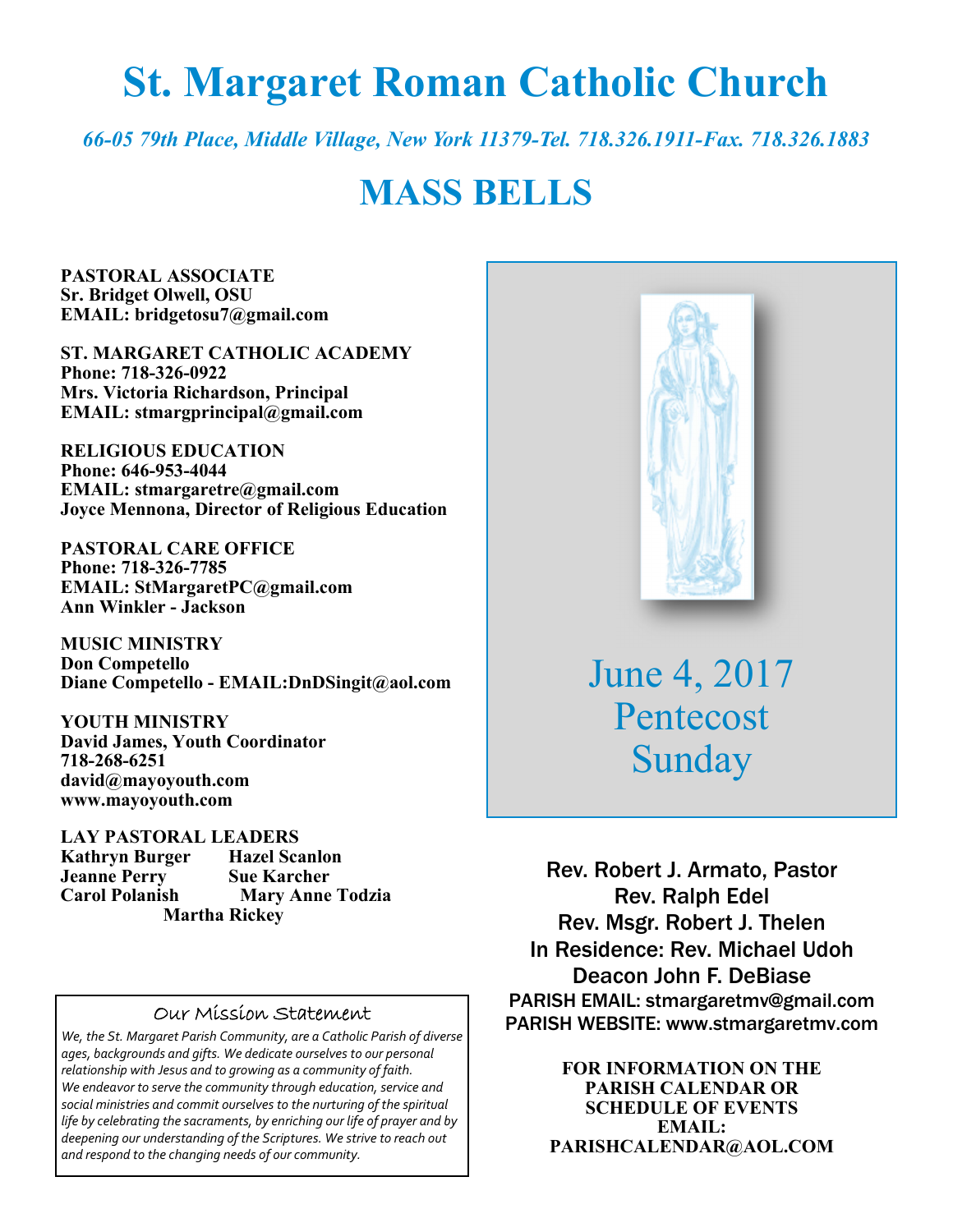## *MASSES FOR THE WEEK*

#### **SUN. JUNE 4 - PENTECOST SUNDAY**

- 7:30 People of the Parish 9:00 Giorgio, Giuseppina, Rosa e Lina Scaturro/Maria Digregorio/ Giuseppa Barone Stabile e Vito Stabile/Vito e Rosaria Salamone 10:30 George Christian (ANNI)
- NOON Fire Lt. Kevin J. Pfeifer and William Pfeifer
- 5:00PM Richard Hubert

#### **MON. JUNE 5 - ST. BONIFACE**

7:00 Nancy Fasanello 9:00 Hermann & Maria Kirmaier

#### **TUE. JUNE 6 - ST. NORBERT**

7:00 Purgatorial Society 9:00 Normandy Day

#### **WED. JUNE 7 - WEEKDAY**

7:00 Joseph Sparacio 9:00 James & Ellen Dalton

#### **THU. JUNE 8 - WEEKDAY**

7:00 Michael Scognelli 9:00 Philippo & Leonardo Curatolo

#### **FRI. JUNE 9 - ST. EPHREM**

- 7:00 Rev. William R. Dulaney
- 9:00 Antonino Catalano

#### **SAT. JUNE 10 - WEEKDAY**

- 8:30 Collective: Vittorio Grillo/ Giacomino Gennari/ Welfare of Alex Kiernan/ Welfare of Sean Carthy
- 5:00PM Margaret Maloney

#### **SUN. JUNE 11 - THE MOST HOLY TRINITY**

7:30 People of the Parish

- 9:00 Ignazio Scaturro/Giuseppa Rizzo/ Paz Escano Bunyi/Lina Giresi/
- 10:30 Peter Bojceniuk
- NOON Tom Cordero
- 5:00PM Giuseppe LaBarbera

## **PARISH INFORMATION**

**If you're not registered, please visit the Rectory office, which is open from Monday through Friday, 9 am to noon and 1 pm to 7:30 pm.** 

**CONFESSIONS -** Saturday, 4-4:45 pm, or by appointment with a priest.

**NOVENA** to Our Lady of the Miraculous Medal on Mondays after the 9 am Mass.

**MORNING PRAYER** daily from Monday through Friday at 8:45 am.

**BAPTISMS** take place on the 1st and 3rd Sundays of the month. Please call the rectory for an appointment and to register your child.

**WEDDINGS MUST** be scheduled at least six months in advance by appointment with a priest or a deacon. Please call the rectory office. For marriage preparation information visit www.pre-cana.org.

**THE BEREAVEMENT GROUP** meets on the 1st and 3rd Thursday of the month at 10 am in the Convent meeting room. Call Ann at 718-326-7785.

**THE ENGLISH CHOIR** rehearses on Tuesday, at 7 pm in the Church. Tenors and baritones needed!

**IL CORO ITALIANO** prattica ogni Domenica prima della Messa Italiana.

**THE CHILDREN'S CHOIR** rehearses on Monday, from 6-7 pm in the Church. For more information DnDsingit@aol.com

**BOY SCOUT TROOP #119** meets on Tuesdays from 7:15-9 pm in the Parish Hall. New members are welcome, age 10 1/2 & up. Call 718-894-4099.

**CUB PACK #119** meets on Mondays from 7-8:30 pm. New members welcome, age 6 to 10-1/2. Call 718-894-4099.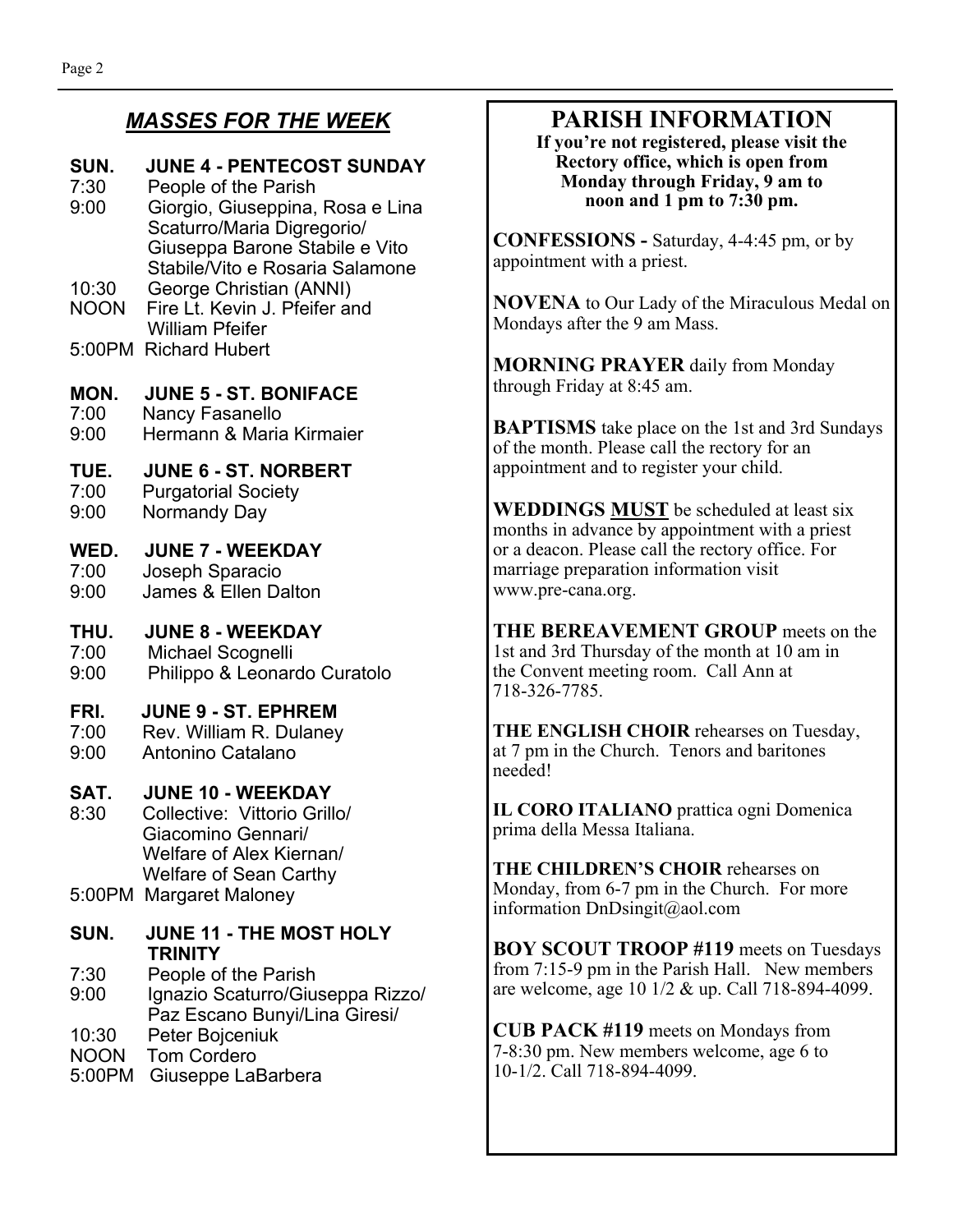#### *From the Pastor's Desk:*

 Today Holy Mother Church celebrates her birth as we commemorate the descent of God's Holy Spirit upon our Blessed Lady and the Apostles gathered in the Upper Room on Pentecost, fifty days after Easter. That same Spirit Who descended upon them almost two thousand years ago is the very Spirit given to us in the Sacraments of Baptism and Confirmation, through which we are made sharers in the very life of God and given the grace to live out our vocation, our calling, as faithful disciples of Jesus Christ in all walks of life. Indeed, it is by the working of the Holy Spirit that the Sacraments are Sacraments, the very Presence of God Himself, at all. It is the same Spirit Who unites Father and Son in the bonds of the Most Holy Trinity, Who likewise unites us as members of the Body of Christ, the Church.

 Let us pray that we may use wisely the many gifts that the Father sends us through the spirit at the request of the Son, so as to live our lives more fully as His children, coming to know, love, and serve Him in this life, that we may find eternal happiness with Him in the life to come.

 Come Holy Spirit, fill the hearts of Your faithful, and kindle in them the fire of Your love! O Lord, send forth Your Spirit, and we shall be created, and He shall renew the face of the earth!

*~Fr. Armato* 

**Prayer Requests Pray for vocations to the Priesthood and Religious Life. Please pray for our men and women from our Parish serving in the defense of our country: Lt. Col. Thomas Frohnhoefer Sgt. Robert A. Domenici** 

*WE RECALL OUR BELOVED DECEASED Especially, AnnMarie Roby, Mary Rita McCafferty, May they rest in Christ's Peace!* 

# PLEASE PRAY FOR OUR SICK

Karen Guarascio, Connie Faccibene, Eileen Hinrichs, Linda Frazier, Angela Lenihan, Carol Falk, Cari Ann Falk-LoBello, Glen Falk, David J. McConville, Ronald Frazier, John Downer, Robert Sabini, Lee Falk, Patricia Johnson, Scott White, Bob Schaefer, Rose Marie Santos, Bernice Muller, Maria Millocca, Baby McKinley Kelleher, Isabelle Azzaro, Lucy Lento, Sean Harrison, Richard Santangelo, Michael Russo, Frank Cesare, Joseph Simon, Joseph Stubbs, Justin James Quirke, Rose Healy, Parrish Wert, Michael Hirst, Matteo Sabini, Carmen Melendez, Jim O'Driscoll, Jeanette Spartaro, Linda Castagna, Elizabeth Ott, Marion Caracciola, Baby Keila Mary Champoli, Brooke and Alexa Renda, The Ferrugio Family, Dorothy Mai, Marc Gandasegui, Bob & Karen Schaefer, Maureen Harvey, Sandra Slattery, Shirley Chesley, Jim Daniels, Lola Anderson, Roberta Polce, George McGarry, Michael Mavin, Denis Fink, Marc Pagnozzi,

*The names will remain for 3 months ONLY, unless you call 326-1911 and ask for conƟnued prayers*

## **TODAY'S READINGS**

**First Reading** - Filled with the Holy Spirit, the apostles begin to speak in tongues (Acts 2:1-11). **Psalm** - Lord, send out your Spirit, and renew the face of the earth (Psalm 104). **Second Reading** - In one Spirit we are baptized into one body and given to drink of one Spirit (1Corinthians 12:3b-7, 12-13). **Gospel** - Jesus Christ appears to the disciples and sends them on their mission with the power to forgive or retain sins through the Holy Spirit (John 20:19-23).

#### **READINGS FOR THE WEEK**

| <b>Monday:</b> | Tb 1:3; 2:1a-8; Ps 112:1b-2, 3b-6;    |
|----------------|---------------------------------------|
|                | Mk 12:1-12                            |
| Tuesday:       | Tb 2:9-14; Ps 112:1-2, 7-9; Mk        |
|                | $12:13-17$                            |
| Wednesday:     | Tb 3:1-11a, 16-17a; Ps 25:2-5ab, 6    |
|                | 7bc-9; Mk 12:18-27                    |
| Thursday:      | Tb6:10-11; 7:1bcde, 9-17; 8:4-9a;     |
|                | Ps 128:1-5; Mk 12:28-34               |
| <b>Friday:</b> | Tb 11:5-17; Ps 146:1b-2, 6c-10;       |
|                | Mk 12:35-37                           |
| Saturday:      | Tb 12:1, 5-15, 20; Tb 13:2, 6dfgh,    |
|                | 7, 8; Mk 12:38-44                     |
| Sunday:        | Ex $34:4b-6$ , $8-9$ ; Dn $3:52-55$ ; |
|                | 2 Cor 13:11-13; Jn 3:16-18            |
|                |                                       |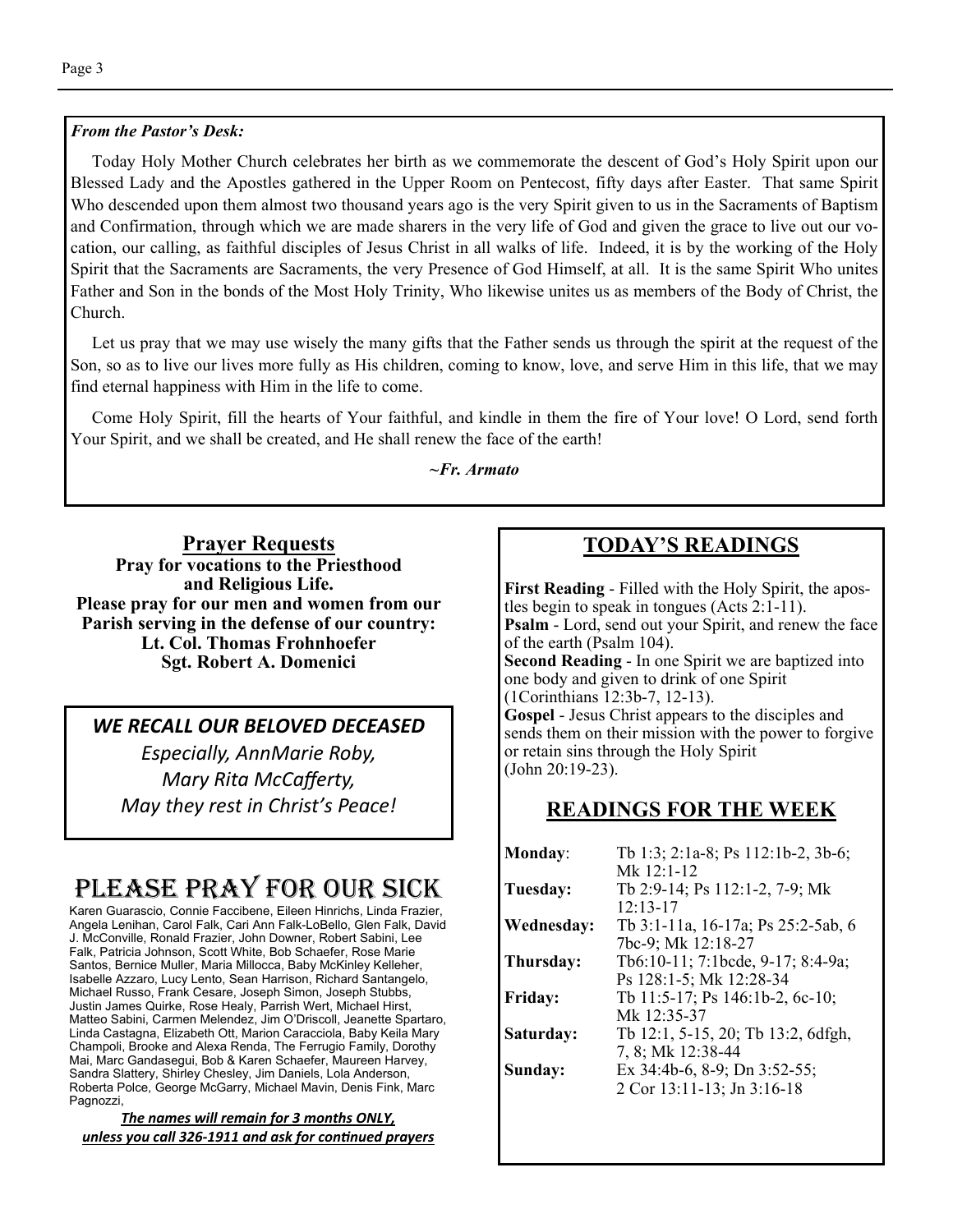## *TREASURERS FROM OUR TRADITION*

Today, the languages of the whole world arise to God in a Pentecost of praise. In some American dioceses, the Mass is offered every Sunday in more than thirty different languages, including the silent praise of American sign Language. Fifty years ago, the landscape of liturgy was very different. It was grounded firmly in Latin, which is to the present day still the official language of the Roman Rite. Very few people were fluent in Latin, even though in those days Latin was far more widely studied in school. Nevertheless, almost every Catholic was competent in the responses and chants of Latin since it is not difficult to pronounce. The clergy were normally minimally competent in Latin, since much of seminary education was conducted in that language.

When the Second Vatican Council was convened, all of the debate and daily work of the council was to be in Latin. In the first session in 1962, Boston's Cardinal Richard Cushing continually complained about it, and threatened not to return in 1963 if something wasn't done. He convinced the fathers when he rose to speak in fairly fluent Latin in an unforgettable Boston twang. The next year, he returned, but with a simultaneous translation system funded by the people of Boston. The ordinary everyday language of the people, the vernacular, had arrived at the Vatican via Boston!



## *A SPECIAL THANK YOU . .*

to St. Margaret parishioners for supporting Sebastian Faur's Eagle Scout project. Sebastian collected \$1,740 in cash donations, and 1,550 items of non-perishable food for the less fortunate. We wish Sebastian well in his endeavors.

### **DO YOU HAVE AN IPHONE OR AN ANDROID PHONE?**

Want to keep up with St. Margaret's news? Download our parish app, which has daily Mass readings, prayers, bulletins and more.

 Just text the word "APP" to 88202 or search "My Parish App" in Google Play Store or App Store.

## **THE ST. VINCENT dePAUL SOCIETY**

Thank you to the very generous parishioners of St. Margaret Church who donated to Bridge to Life from Ash Wednesday to Good Friday, and made this campaign their Lenten sacrifice. A total of \$1,320 in cash and checks, plus a \$25 gift card was presented to this very worthy organization.



## **DEFENSIVE DRIVING COURSE**

to be given in St. Margaret School Library on **SATURDAY, JUNE 10TH**  from 9am to 3:30 pm **THE COST:** \$45.00 per person **THE BENEFITS:** 10% discount on liability and collision insurance for 3 years. Up to 4 points deducted from you driving record. **CONTACT:** Sister Bridget at 718-326-1911 for more information or to register.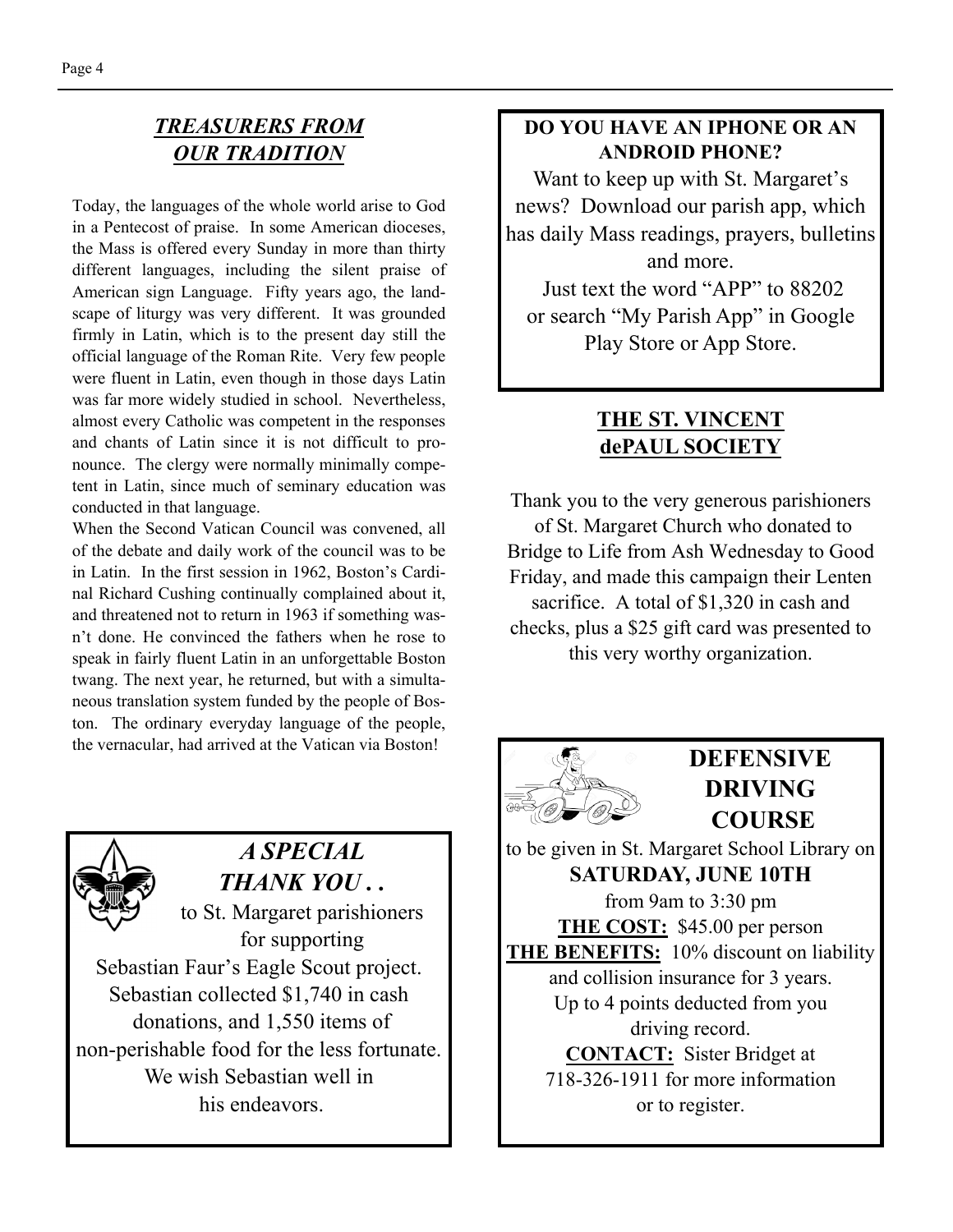

## **ST. MARGARET BLOOD DRIVE**

Please help us continue the tradition of successful blood drives at St. Margaret. The next Blood Drive is scheduled for this Sunday, **JUNE 4TH**  from 9am to 3pm in the Parish Hall. You have given the gift of life so generously in the past. Please mark your calendar and plan on helping patients in need by making a blood donation once again.

## *SEND OUT YOUR SPIRIT*

Last week we heard that, following the Ascension, the disciples, Mary, and other followers of the Lord retreated to the Upper Room in prayer. This week we hear that, while praying in that room, the Holy Spirit comes upon them. Jesus' post-Resurrection promise, recounted in today's Gospel, is fulfilled: the power of the Holy Spirit comes upon Jesus' followers. Saint Paul tells us that all of us, in some way, are given gifts of the Holy Spirit, gifts that can be used to spread the Good News. Today is one of the Church's greatest festivals. Let us carry the refrain of the Responsorial Psalm with us throughout the coming week: "Lord, send out Your Spirit, and renew the face of the earth!"

## *THANKS!*

 Thanks to all of the parishioners of St. Margaret Parish who supported and prayed for me the last five years. With your prayers and the help of God, I will enjoy serving you for many years. God bless you and God bless St. Margaret Parish!

## *~ Deacon John F. DeBiase*

**THE ST. VINCENT dePAUL FOOD PANTRY is located at 66-25 79 Place The pantry is open on WEDNESDAY AND SATURDAY from 10am to 12 Noon.** 

## **SAINT MARGARET GIFT SHOP**

open Wednesdays, 12pm - 4pm Saturdays, 4pm - 5pm and Sundays, 9am - 1pm We have a selection of religious goods: Rosaries - Medals - Gifts - Crucifixes Statues - Bibles and other books **AND MORE!** 

If we don't have it, we'll try to get it for you. The Gift Shop is located in the rectory. Please use the red side door in the parking lot. If the door is closed, please knock. Contact us: StMargGiftShop@yahoo.com



*There appeared to them tongues as of fire, which parted and came to rest on each one of them.*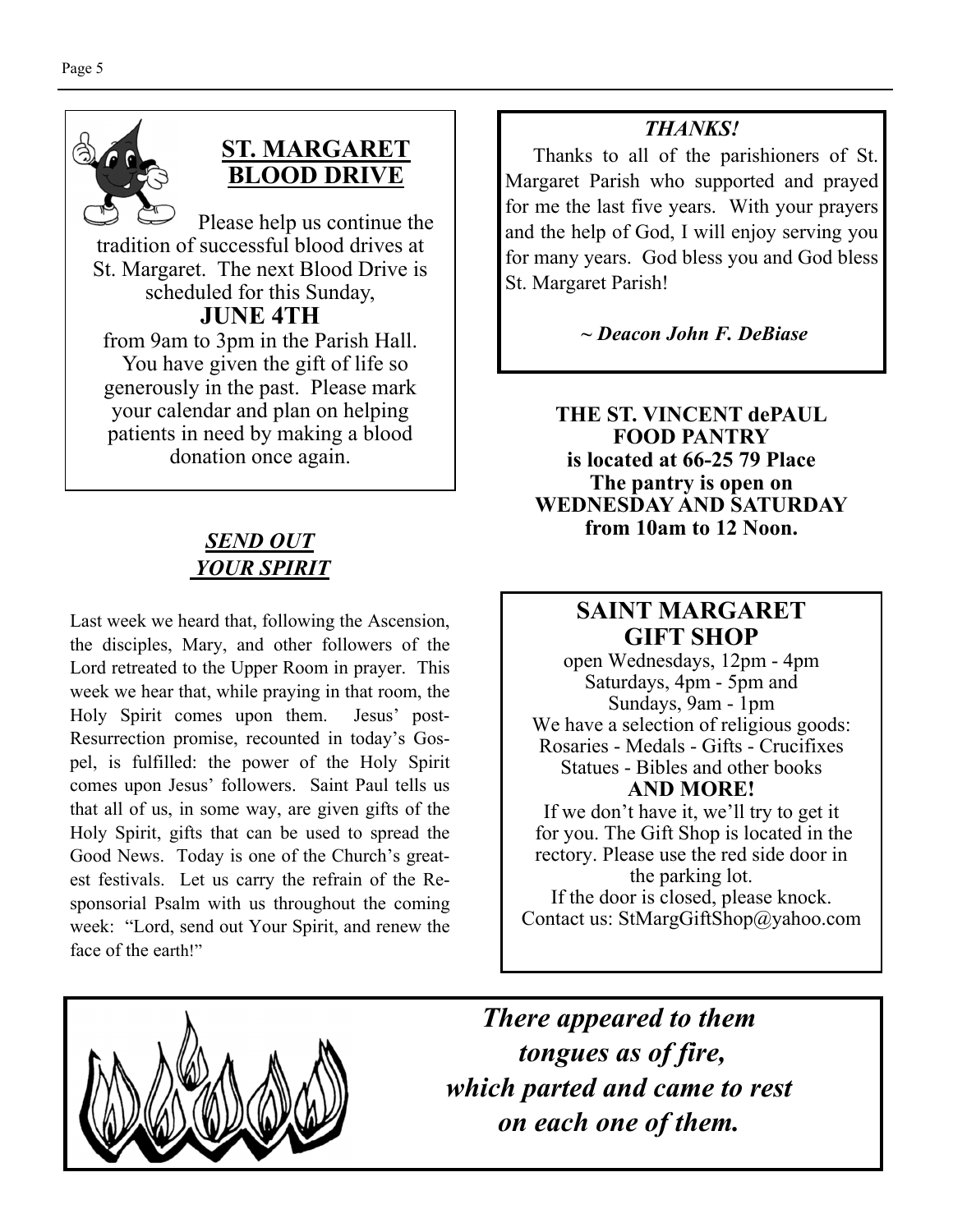# SCHOOL NEWS

#### **FROM THE DESK OF THE PRINCIPAL OF THE ACADEMY**

## **TOUR TUESDAYS**

 openings for September 2017 . . . Please call the office, 718-326-0922, to arrange for a tour of the school. Some classes are only taking waiting lists.

## **REGENTS REVIEW CLASSES**

will be offered at Maspeth Town Hall during the month of June for the following courses: Global History & Geography, Living Environment/Biology, Chemistry, Earth Science, US History & Government, Algebra 1 (Common Core), Algebra 11 (Common Core) and Geometry (Common Core). Each class has a maximum of 12 students to ensure they receive the help they need. The fee is \$80 per course. Registration is on a first come/first serve basis. If you are interested, call our office between 9am and 5pm: 718-335-6049.

### **ARCHBISHOP MOLLOY H.S.**

To help prepare 7th and 8th grade students for the **TACHS** exam which is used for admission into Catholic high schools. Archbishop Molloy H.S. is pleased to offer a **TACHS** Prep. course. Taught by their experienced faculty, students will review the skills needed for the exam and learn test taking strategies to help build their confidence. 6 Saturday morning sessions, September through October. Fee is \$325.00. For more information or to register, please visit www.molloyhs.org

## **ST. AGNES ACADEMIC H.S.**

13-20 124th Street, College Point Summer TACHS prep course (Test for admission into Catholic High Schools) July 24th - July 27th, and July 31st - August 3rd 9 am to 11:30 am. \$250 per student. Open to girls and boys entering the 8th grade. For more information please call 718-353-6276.

## *ST. MARGARET'S LUCKY NUMBER 2017*

| 835 | No Winner        |
|-----|------------------|
| 571 | E. Morrissey (b) |
| 674 | No Winner        |
| 186 | No Winner        |
| 074 | R. Aguggia (b)   |
| 373 | No Winner        |
| 549 | No Winner        |
| 107 | M/H Kaley (b)    |
|     |                  |

### **HELP SUPPORT YOUR PARISH Buy a "LUCKY NUMBER"**

**based on NY State Lottery, every evening of the year.** Single Subscriptions: \$60.00, two or more subscriptions, \$50.00 each. Call Patti C, 718-639-2263 for more information.

# *FAITH DIRECT*

Are you booking your summer vacations? Consider enrolling in eGiving through *Faith Direct* to make sure that your gift can reach St. Margaret Parish even when you cannot. You can sign up online at **www.faithdirect.net**  using our Church code: **NY299.**  Thank you for your continued support of our parish family! God bless you!  *~Fr. Armato* 



#### **ST. MARGARET'S YONKERS EMPIRE CITY BUS TRIP Monday, June 12th**  The bus will be in front of

the Church and will **leave promptly at 9am.** The cost is \$23.00p/p. For reservations/information call **Betty, 718-326-0198 ONE LUCKY PERSON WILL WIN A FREE RIDE ON OUR JULY TRIP!**